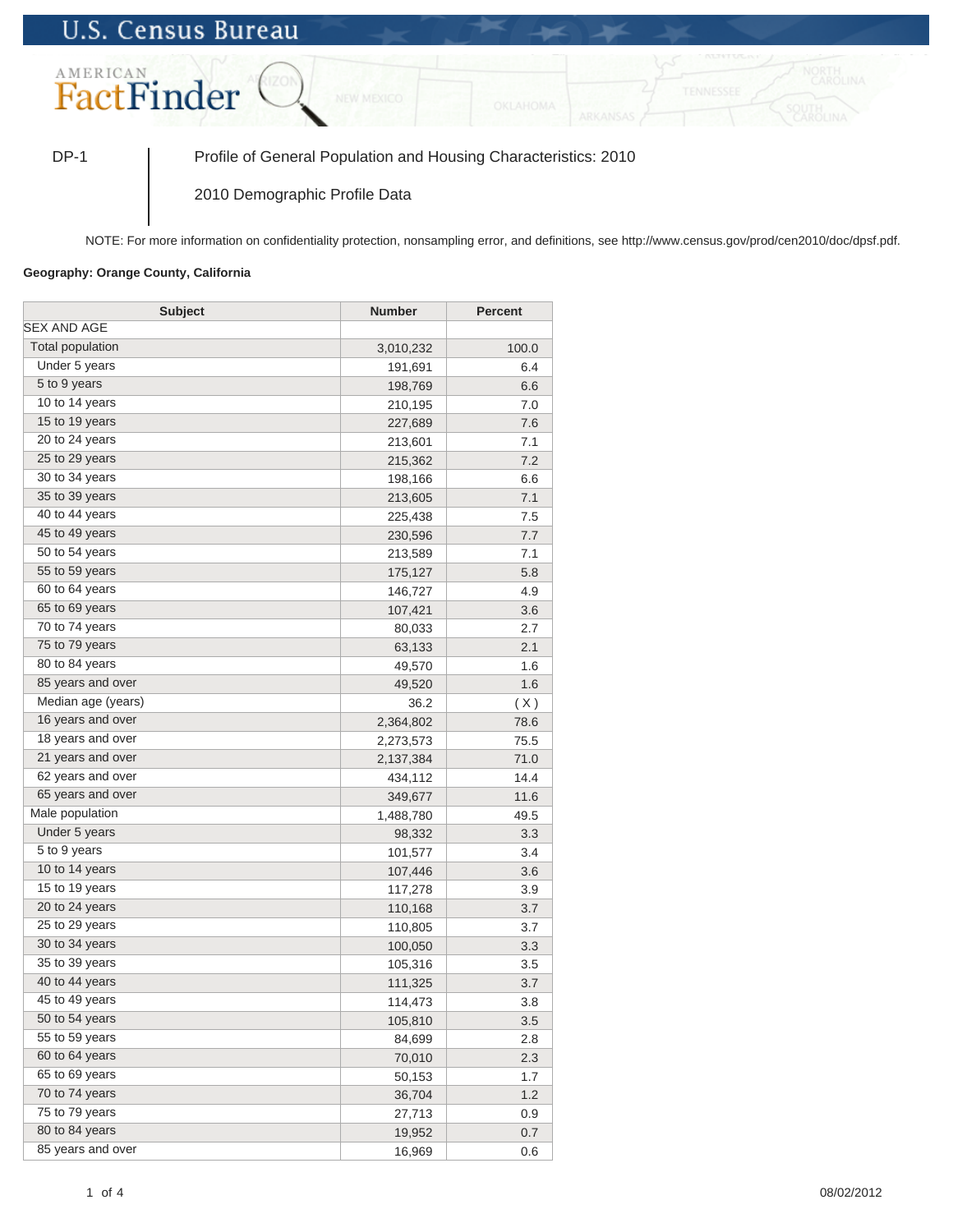| <b>Subject</b>                                                                    | <b>Number</b> | <b>Percent</b>   |
|-----------------------------------------------------------------------------------|---------------|------------------|
| Median age (years)                                                                | 34.9          | (X)              |
| 16 years and over                                                                 | 1,158,250     | 38.5             |
| 18 years and over                                                                 | 1,111,470     | 36.9             |
| 21 years and over                                                                 | 1,041,385     | 34.6             |
| 62 years and over                                                                 | 191,614       | 6.4              |
| 65 years and over                                                                 | 151,491       | 5.0              |
| Female population                                                                 | 1,521,452     | 50.5             |
| Under 5 years                                                                     | 93,359        | 3.1              |
| 5 to 9 years                                                                      | 97,192        | 3.2              |
| 10 to 14 years                                                                    | 102,749       | 3.4              |
| 15 to 19 years                                                                    | 110,411       | 3.7              |
| 20 to 24 years                                                                    | 103,433       | 3.4              |
| 25 to 29 years                                                                    | 104,557       | 3.5              |
| 30 to 34 years                                                                    | 98,116        | 3.3              |
| 35 to 39 years                                                                    | 108,289       | 3.6              |
| 40 to 44 years                                                                    | 114,113       | 3.8              |
| 45 to 49 years                                                                    | 116,123       | 3.9              |
| 50 to 54 years                                                                    | 107,779       | 3.6              |
| 55 to 59 years                                                                    | 90,428        | 3.0              |
| 60 to 64 years                                                                    | 76,717        | 2.5              |
| 65 to 69 years                                                                    | 57,268        | 1.9              |
| 70 to 74 years                                                                    | 43,329        | 1.4              |
| 75 to 79 years                                                                    | 35,420        | 1.2              |
| 80 to 84 years                                                                    | 29,618        | 1.0              |
| 85 years and over                                                                 | 32,551        | 1.1              |
| Median age (years)                                                                | 37.5          | (X)              |
| 16 years and over                                                                 | 1,206,552     | 40.1             |
| 18 years and over                                                                 | 1,162,103     | 38.6             |
| 21 years and over                                                                 | 1,095,999     | 36.4             |
| 62 years and over                                                                 | 242,498       | 8.1              |
| 65 years and over                                                                 | 198,186       | 6.6              |
| <b>RACE</b>                                                                       |               |                  |
| <b>Total population</b>                                                           | 3,010,232     | 100.0            |
| One Race                                                                          | 2,882,433     | 95.8             |
| White                                                                             | 1,830,758     | 60.8             |
| <b>Black or African American</b>                                                  | 50,744        | 1.7              |
| American Indian and Alaska Native                                                 | 18,132        | 0.6              |
| Asian                                                                             | 537,804       | 17.9             |
| Asian Indian                                                                      | 40,732        | 1.4              |
| Chinese                                                                           | 79,835        | 2.7              |
| Filipino                                                                          | 71,060        | 2.4              |
| Japanese                                                                          | 32,276        | 1.1              |
| Korean                                                                            | 87,697        | 2.9              |
| Vietnamese                                                                        | 183,766       | 6.1              |
| Other Asian [1]                                                                   | 42,438        | 1.4              |
| Native Hawaiian and Other Pacific Islander                                        | 9,354         | 0.3              |
| Native Hawaiian                                                                   | 1,901         | 0.1              |
| Guamanian or Chamorro                                                             | 1,382         | 0.0              |
| Samoan                                                                            | 3,632         | 0.1              |
| Other Pacific Islander [2]                                                        | 2,439         | 0.1              |
| Some Other Race                                                                   | 435,641       | 14.5             |
| Two or More Races                                                                 | 127,799       | 4.2              |
| White; American Indian and Alaska Native [3]                                      | 12,576        | 0.4              |
| White; Asian [3]                                                                  | 43,900        | 1.5              |
| White; Black or African American [3]                                              | 8,783         | 0.3              |
| White; Some Other Race [3]<br>Race alone or in combination with one or more other | 34,977        | 1.2              |
| races: [4]                                                                        |               |                  |
| White                                                                             | 1,941,890     | 64.5             |
| <b>Black or African American</b>                                                  | 67,729        | $2.2\phantom{0}$ |
| American Indian and Alaska Native                                                 | 37,580        | 1.2              |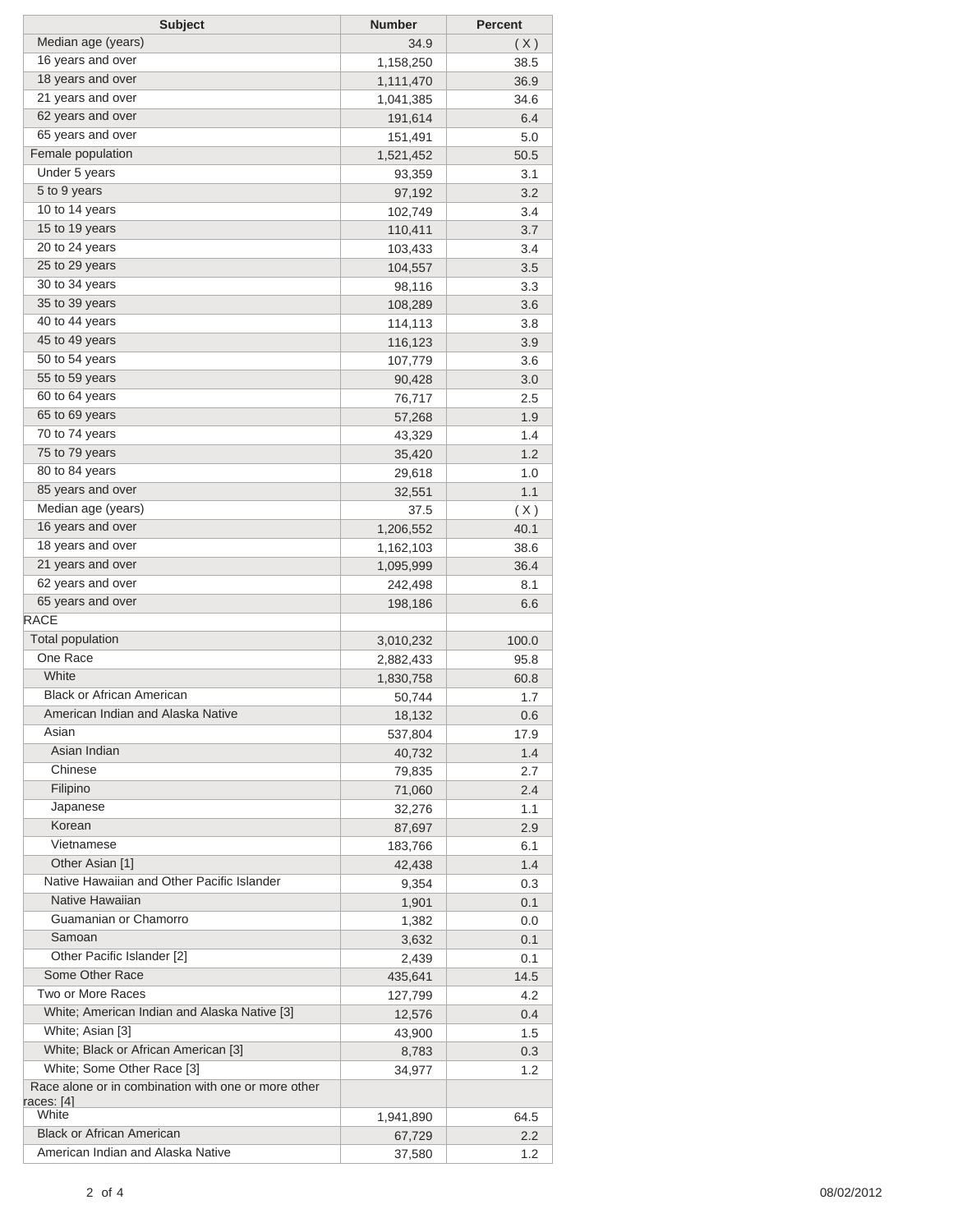| <b>Subject</b>                                   | <b>Number</b> | <b>Percent</b> |
|--------------------------------------------------|---------------|----------------|
| Asian                                            | 597,748       | 19.9           |
| Native Hawaiian and Other Pacific Islander       | 19,484        | 0.6            |
| Some Other Race                                  | 482,512       | 16.0           |
| <b>HISPANIC OR LATINO</b>                        |               |                |
| Total population                                 | 3,010,232     | 100.0          |
| Hispanic or Latino (of any race)                 | 1,012,973     | 33.7           |
| Mexican                                          | 858,068       | 28.5           |
| <b>Puerto Rican</b>                              | 11,090        | 0.4            |
| Cuban                                            | 8,352         | 0.3            |
| Other Hispanic or Latino [5]                     | 135,463       | 4.5            |
| Not Hispanic or Latino                           | 1,997,259     | 66.3           |
| HISPANIC OR LATINO AND RACE                      |               |                |
| Total population                                 | 3,010,232     | 100.0          |
| Hispanic or Latino                               | 1,012,973     | 33.7           |
| White alone                                      | 502,259       | 16.7           |
| Black or African American alone                  | 6,744         | 0.2            |
| American Indian and Alaska Native alone          | 11,916        | 0.4            |
| Asian alone                                      | 5,327         | 0.2            |
| Native Hawaiian and Other Pacific Islander alone | 997           | 0.0            |
| Some Other Race alone                            | 430,048       | 14.3           |
| Two or More Races                                | 55,682        | 1.8            |
| Not Hispanic or Latino                           | 1,997,259     | 66.3           |
| White alone                                      | 1,328,499     | 44.1           |
| Black or African American alone                  | 44,000        | 1.5            |
| American Indian and Alaska Native alone          | 6,216         | 0.2            |
| Asian alone                                      | 532,477       | 17.7           |
| Native Hawaiian and Other Pacific Islander alone | 8,357         | 0.3            |
| Some Other Race alone                            | 5,593         | 0.2            |
| Two or More Races                                | 72,117        | 2.4            |
| <b>RELATIONSHIP</b>                              |               |                |
| Total population                                 | 3,010,232     | 100.0          |
| In households                                    | 2,970,996     | 98.7           |
| Householder                                      | 992,781       | 33.0           |
| Spouse [6]                                       | 538,268       | 17.9           |
| Child                                            | 917,395       | 30.5           |
| Own child under 18 years                         | 625,314       | 20.8           |
| Other relatives                                  | 292,920       | 9.7            |
| Under 18 years                                   | 90,275        | 3.0            |
| 65 years and over                                | 45,284        | 1.5            |
| Nonrelatives                                     | 229,632       | 7.6            |
| Under 18 years                                   | 18,725        | 0.6            |
| 65 years and over                                | 9,870         | 0.3            |
| Unmarried partner                                | 57,005        | 1.9            |
| In group quarters                                | 39,236        | 1.3            |
| Institutionalized population                     | 14,531        | 0.5            |
| Male                                             | 8,537         | 0.3            |
| Female                                           | 5,994         | 0.2            |
| Noninstitutionalized population                  | 24,705        | 0.8            |
| Male                                             | 11,449        | 0.4            |
| Female                                           | 13,256        | 0.4            |
| <b>HOUSEHOLDS BY TYPE</b>                        |               |                |
| <b>Total households</b>                          | 992,781       | 100.0          |
| Family households (families) [7]                 | 708,491       | 71.4           |
| With own children under 18 years                 | 335,587       | 33.8           |
| Husband-wife family                              | 538,268       | 54.2           |
| With own children under 18 years                 | 258,719       | 26.1           |
| Male householder, no wife present                | 54,615        | 5.5            |
| With own children under 18 years                 | 22,972        | 2.3            |
| Female householder, no husband present           | 115,608       | 11.6           |
| With own children under 18 years                 | 53,896        | 5.4            |
|                                                  |               |                |